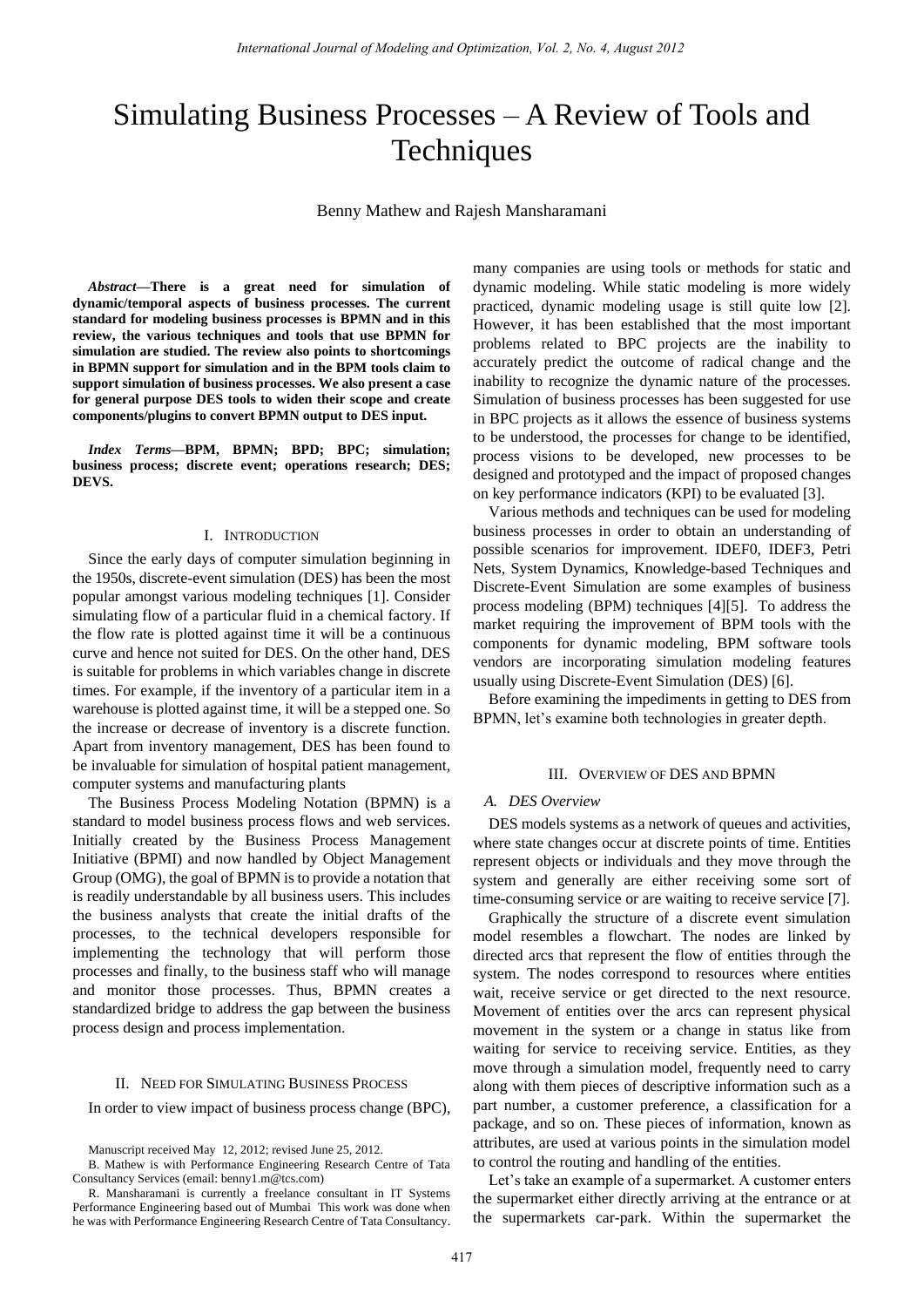customer will shop for various items. All items are arranged on the supermarket shelves where customer directly picks them up except at the meat and the medical section. At the meat and medical sections the customer has to wait in queue for his turn. Finally the customer will pay at the checkout counters and leave the supermarket. The queuing network diagram that can be simulate with KPI being the end to end time taken by the customer from arrival at parking/entrance to check-out is shown in Figure 1.

Here, the arrival of entities (customers in this case) is generated using a *time based generator*. There are two directed arcs from the *generator* indicating that the generated entities can either directly go to shopping area or will go to shopping area via the parking. Probabilities are assigned to the directed arcs the generated entities are directed to the destination based on the probability values. No queuing happens at either the parking or the shopping area and an *infinite-server* model is used to emulate the time taken for parking and also for shopping. At the medicine and meat sections there are queues using *FIFO* discipline and there may be one or more persons serving at the counters. For the meat and medical section, *N-server* model is used. Entities arriving at the checkout counters choose from one of the many checkout counters, depending upon the queue size. This logic is embedded in the *router*. The router keeps track of the number of entities in the downstream queues and sends subsequent entities to the smallest size queue. Each checkout counter is represented by a *FIFO* discipline queue and also a *single-server* model. Finally the entities enter a sink where statistics for each entity can be collected.



Fig. 2. Example of BPMN diagram

# *B. BPMN Overview*

BPMN defines a Business Process Diagram (BPD), which is based on a flowcharting technique tailored for creating graphical models of business process operations [8]. A Business Process Model, then, is a network of graphical objects, which are activities (i.e., work) and the flow controls that define their order of performance.

A BPD is made up of a set of graphical elements which were chosen to be distinguishable from each other and to utilize shapes that are familiar to most modelers. For example, activities are rectangles and decisions are diamonds.

Usually simulating BPMN models is concerned with verifying correctness and accuracy of the sequence flow of diagrams. For this purpose a token is propagated from the Start Event of the diagram along Sequence flows, across Activities and Gateways, being duplicated and merged when necessary, until it is consumed by an End Event. By studying the path of the token one can verify if the modeled process flow behaves in the same manner that the decision maker wishes or what changes are required to obtain the desired flow. For each activity one can associate a resource or performer (human resource).

Taking the same supermarket example, the BPD of the

supermarket will appear as given in Figure 2. This is a simplified example and usually a business analyst will model each of the activity in more details (see section VII).

## IV. GAPS IN DOING DES USING BPMN

In DES, entities move through a series of queues or buffers acquiring and releasing resources as they move through the model domain [9]. The simulation is driven by a sequence of discrete events that occur when activities are completed, and the entity movement that occurs as a consequence of these events occurring. A superficial view of BPMN diagrams suggests that this is quite similar to DES. Instead of transactions or entities moving between blocks, we have tokens moving between symbols. However it is apparent that this is not the case.

Let us examine some of these differences:

- Unlike in DES, in BPMN there is no equivalent of a queue. In DES, queues are resources where the transactions or entities wait before acquiring resources or messages.
- There is no provision of assigning priorities to a token.
- Once an activity is started there is no way another token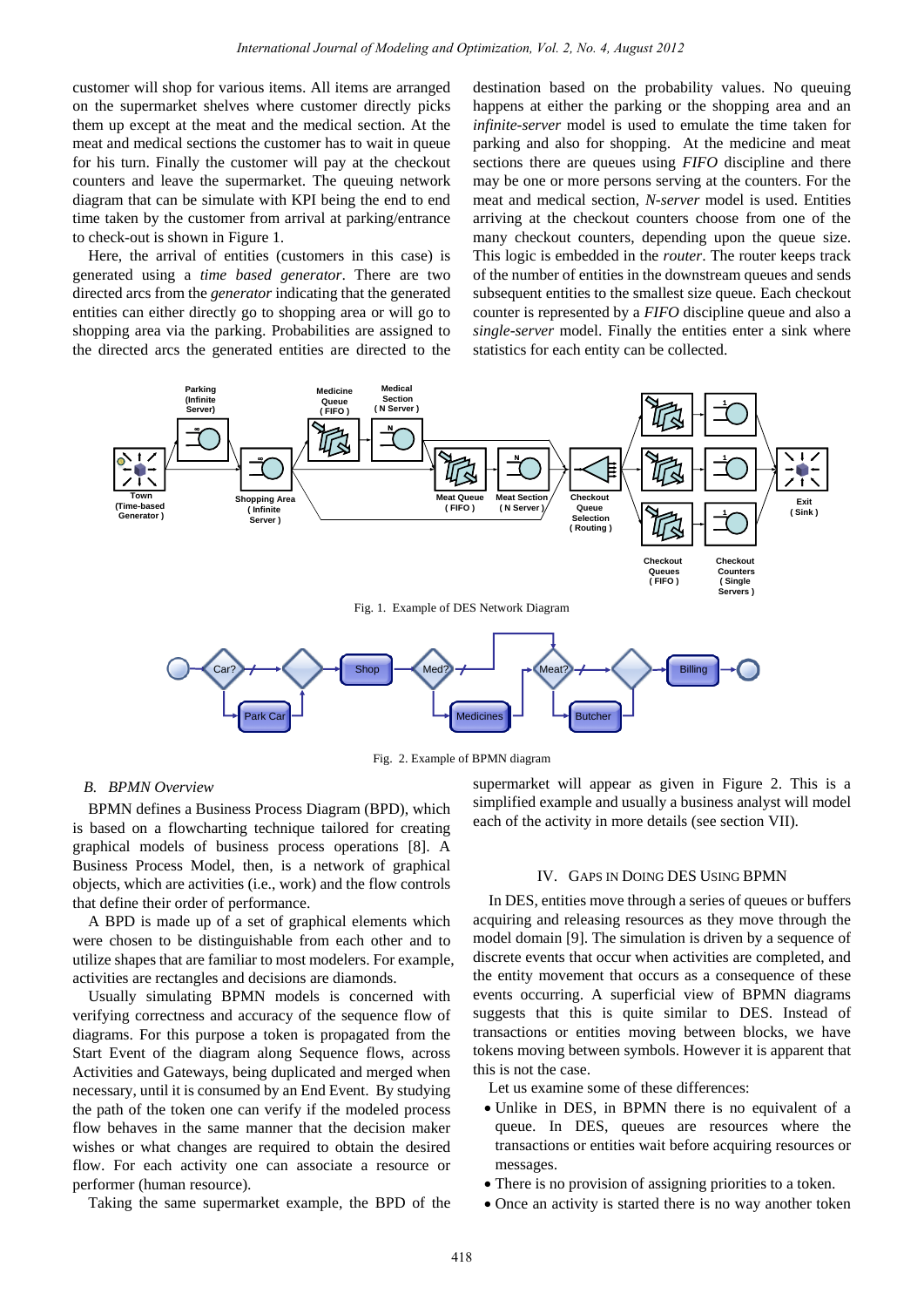can pre-empt the activity

# Though each activity can be assigned a time for completion, there is no way of assigning inter-task times.

- In DES wherever branching occurs, probabilities are assigned to each branch. However in BPMN there is no provision to do so.
- There is no way of specifying routing policies like shortest number or round-robin in BPMN

#### V. RESEARCH WORK ON BRIDGING THE GAP

There has been extensive research in the area of making business process models more conducive for simulation. Some of these approaches are even prior to BPMN becoming the standard for modeling business processes.

Syrjakow [10] converts a business activity and makes it compatible with DES. Each business activity is converted into event with begin and end as well as requiring resources. Their web-based tool converts business process output in XML format to Stochastic Petri Nets (SPN). Temporal properties are assigned post conversion to SPN.

Garćıa-Baňuelos et al. [11] have developed tool called OXProS that converts BPMN generated XML output to Colored Petri-Nets (CPN). It expects simulation parameters like arrival times and branching probabilities in with the XML using BPMNs extensibility mechanisms. OXProS provides necessary services for CPN simulation and produces a log file that is analyzed using offline tools to extract the key performance indicators.

Wagner et al. [12] suggests modifying DES specifications itself to support activity. Internally the DES till will treat business activity as a complex DES event having a start event and an end event.

Wong et al. [13] describe a relative-timed semantic model for BPMN in the language of Communicating Sequential Processes (CSP). The model is augmented by introducing the notion of relative time in the form of delays chosen non-deterministically from a range. The authors adopt a variant of two-phase functioning approach widely used in real-time systems and coordination languages like Linda.

Gagné et al. [14] suggests extensions to BPMN and calls it Time-BPMN. Time-BPMN captures the temporal perspective of business processes. Time-BPMN allows for the specification and depiction of temporal constraints and dependencies within a BPMN diagram. With the extensions, BPMN becomes expressive enough to account for a very large set of real world business processes that are time dependent.

The Event-driven Process Chain (EPC) is a business process modeling language that captures the temporal and logical dependencies between activities of a business process. It was initially described by Keller et al. [15] and then formalized by different authors [16]. EPCs offer three element types: functions, events, and connectors. EPCs extended with data, resources, time and probabilities, called extended EPCs (eEPCs) are intensively used in commercial tools like ARIS and SAP R/3 [17].

# VI. BUSINESS PROCESS SIMULATION TOOLS

There are several BPM tools that support simulation and some of the tools are listed in Table 1. Usually BPM tools they have a diagramming environment where BPDs are created and properties assigned to the activities.

The tools also have a simulation environment where temporal properties are assigned. The BPM tools employee various techniques in order to support simulation which are outside the boundaries of BPMN.

Though the level of simulation support varies from tools to tool, the more sophisticated tools like L-SIM [9] employs the following techniques:

- Allow for probabilities to be assigned wherever token split at gateways. Though this appears simple, BPMN has different types of gateways depending on which type of gateway is used for splitting and merging appropriate mechanisms need to be used during simulation.
- Identify symbols where this is possibility of queuing and get inputs from user about the queuing discipline.
- Identify symbols where resource/performers are required and get time is required for the activity in the form of distribution like normal or exponential.
- Some tools have built in optimizers and expect user entered parameters to be a range of values. The optimizer automatically finds out the parameter values that optimizes the KPI.

During the simulation run, various statistics can be viewed at runtime and on completion of the run, report and various statistics of the simulation is generated.

| <b>TABLE I: BUSINESS PROCESS SIMULATION TOOLS</b> |  |
|---------------------------------------------------|--|
|---------------------------------------------------|--|

| Tools                                 | Vendor                  | Whether open<br>source |
|---------------------------------------|-------------------------|------------------------|
| <b>Business</b><br>eClarus<br>Process | eClarus                 | ×                      |
| Modeller                              |                         |                        |
| <b>ARIS</b>                           | <b>IDS</b> Scheer       | ×                      |
| <b>Infinity Process Platform</b>      | Sungard                 | ×                      |
| Process Modeller                      | itp-commerce            | ×                      |
| G <sub>2</sub>                        | Gensym                  | ×                      |
| IBM Websphere Lombardi                | <b>IBM</b>              | ×                      |
| <b>Rational System Architect</b>      | <b>IBM</b>              | ×                      |
| <b>Metastorm Provision</b>            | Metastorm               | ×                      |
| <b>Business</b><br>Cordys<br>Process  | Cordys                  | ×                      |
| <b>Management Suite</b>               |                         |                        |
| ActiveVOS                             | <b>Active Endpoints</b> | ×                      |
| Arena                                 | Rockwell                | ×                      |
|                                       | Automation              |                        |
| Intalio BPMS                          | Intalio                 |                        |
| JBoss - jBPM Suite                    |                         |                        |

## VII. FURTHER CONSIDERATIONS FOR BUSINESS PROCESS SIMULATION

While the simulation abilities of BPM tools have no doubt been useful, there are still a few concerns:

 Complexity of certain business process cannot be completely captured by BPD tools. In such case where the KPI is highly dependent on complex routing or business logic, there is no alternative other than use of general-purpose DES tools that allow programming in a computer language.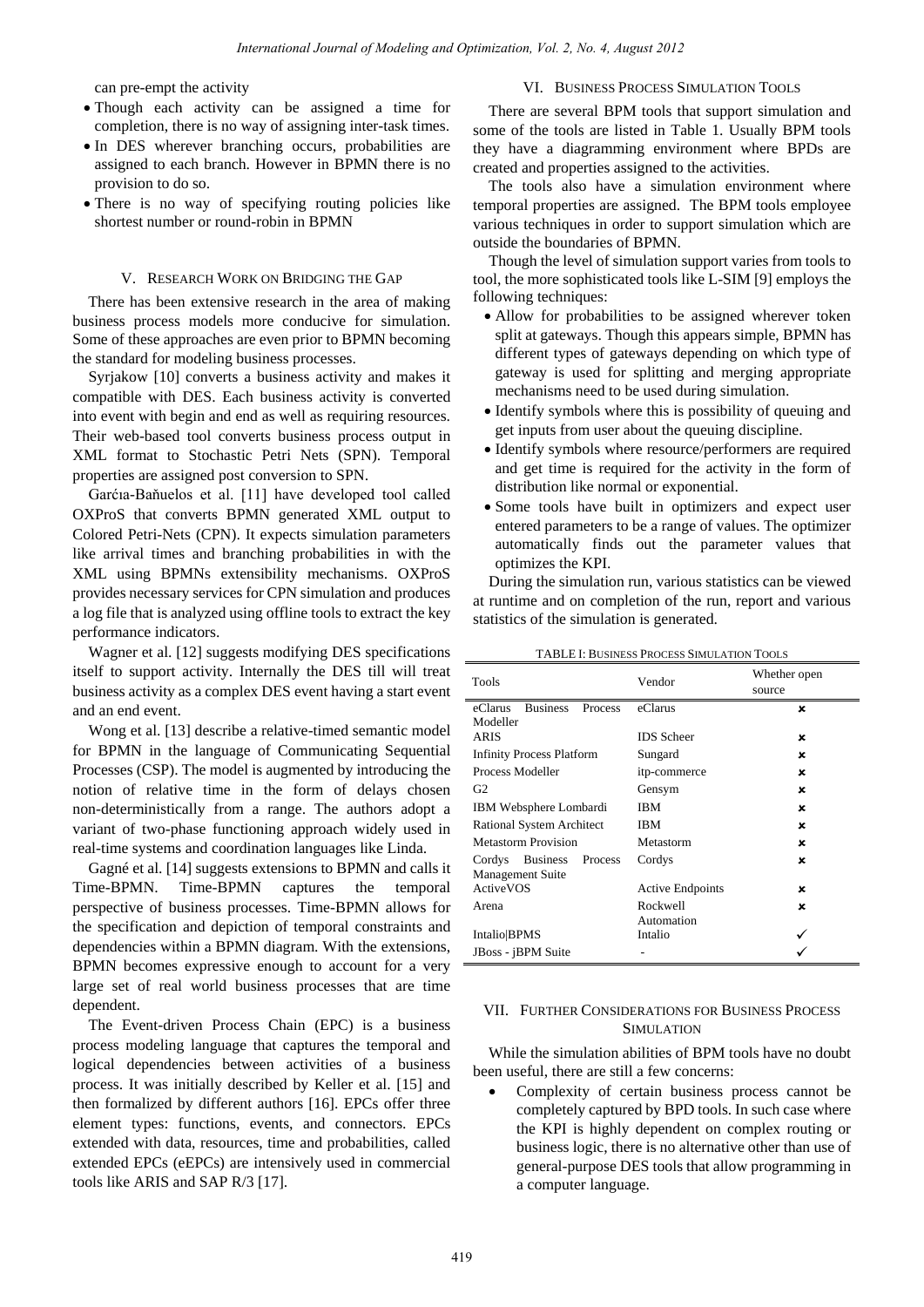A Business analyst will tend to model differently as compared to someone with specialized simulation training/experience like Operations Research (OR) analyst. In the supermarket example, most likely a business analyst will put the customer and supermarket into swim-lanes and model the interactions between them in more detail (Figure 3). For example at the checkout business person will model interactions like "give credit card" and "get receipt'. So desirable feature of the simulation environment is the ability to merge several activities

support for simulation is due to the worry that these new extensions will make BPMN too complex for business analysts. So the option of BPMN extensions for simulation will not be available at least in the near future.

# *B. Increase Sophistication of Business Process Simulation Tools*

Section VI described how various tools operate outside the BPMN boundaries and provide simulation support. These tools can be expected to continue to add features and sophistications to address the current limitations. The



into one.

- Customer activities that take time but have no interactions with supermarket personnel/systems, like parking car and shopping will tend to be ignored by a business modeler. Here it is essential for the business modeler to also keep in mind the simulation KPI while drawing the BPDs.
- Usually the business analyst will split the organizations entire business processes into smaller and easier to handle segments and draw separate BPD for each. For example an insurance company may sell life, automobile, and medical insurance and the modeler will tend to draw separate BPDs for each. However, the activities in these separate BPDs may share common resources/performers. If we simulate each BPD separately, the response time, utilization, wait time in queues for shared resources will be incorrect. This means that there should be mechanisms to import separate BPDs into the DES environment and simulate them as one.

## VIII. FUTURE FOR DISCRETE EVENT SIMULATION

The current limitations of using BPMN for simulation can be overcome by one the means given below:

# *A. Extensions to BPMN*

The next release of BPMN is going to be BPMN 2.0 and going by the draft specifications, there is not much of an improvement its support for simulation. The primary intention of BPMN was to provide a notation that is readily understandable by business analysts and resistance to add drawback of this approach is that the person carrying out simulation will be required to have expertise in both BPMN as well as with Discrete Event Simulation.

## *C. Convert from BPMN to Discrete Event Specifications*

Another option is to model and simulate complex business scenarios using general purpose DES tools. The building of models for business processes from scratch is not the ideal situation, since there is still great value in BPMN, and the efforts of the business analyst will get wasted. One way to avoid this is to have BPMN tool"s output converted to standard DES specification like Discrete Event System Specification (DEVS). The techniques mentioned in Section s V and VI can be used for the conversion. An OR analyst can then import the model into general purpose DES tools with which he/she is more familiar with and can exploit all the features of DES tools. This approach avoids adding complicated extensions to BPMN, keeping business analysts happy and the work of OR analysts also gets simplified since they start off with a partially ready simulation model.

Though this approach may seem ideal, the drawback to this approach is that BPMN diagramming tools have not adopted a common standard for output. This means that the conversion tools will have to be aware of the different output formats of the BPMN tools. Despite this drawback, there is definitely value in DES tools to have additional plugins/components that will convert BPMN output to Discrete Event Specifications.

#### **REFERENCES**

[1] S. Robinson, "Discrete-event simulation: from the pioneers to the present, what next?," *Journal of Operational Research Society*, 2005, vol. 56, pp. 619-629